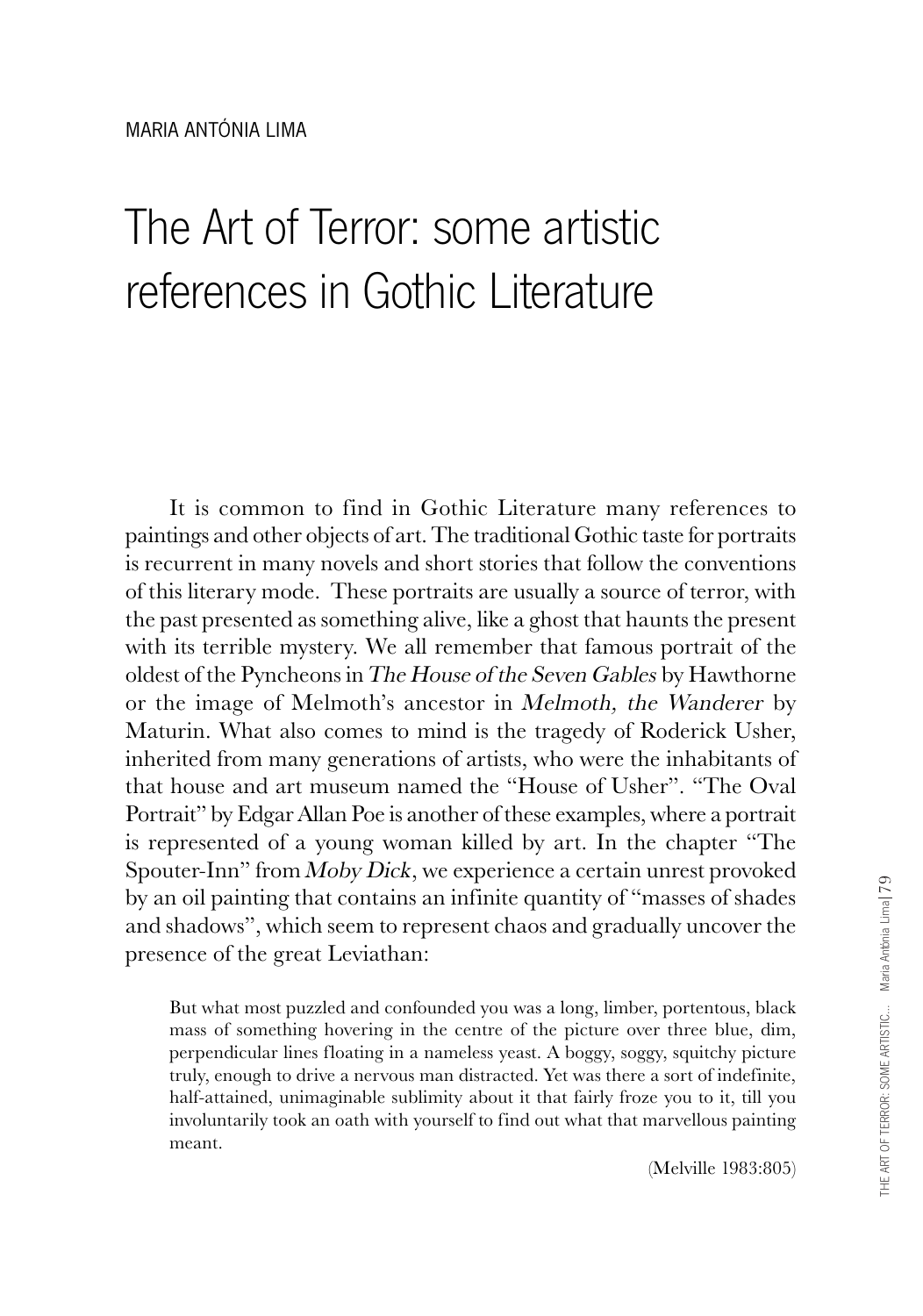More recently, contemporary authors continue to use this Gothic device. In Rose Madder, Stephen King creates a feminine character that is able to escape the obsessive persecution of her violent husband by a process of transformation that develops through her identification with a mysterious painting. In one of her more recent works, entitled Beasts, Joyce Carol Oates tells us about the excesses committed by the aesthetic sensitivity and bohemian lifestyle of a university teacher and his wife, a sculptress who outrages the students of the university campus with the crude, primitive and larger than life wooden totems that she exhibited under the motto "we are beasts and this is our consolation".

Many other similar examples could be given. And this happens because there has always been a close connection between Gothic Literature and art, especially modern art. Many authors consider this kind of literature itself an example of modern art because it can become an anti-realist protest and a rebellion of the imagination against the reduction of fiction to the analysis of contemporary habits. In his Love and Death in the American Novel, Fiedler says: "Despite its early adoption by Mrs Radcliffe, the Gothic is an avant-garde genre, perhaps the first avant-garde art in the modern sense of the term" (Fiedler 1997:134). One of the main intentions of this literary mode was to "épater la bourgeoisie", an aim common to the main modernist movements, as was the case with Dada, Surrealism and Pop Art artists. In The Gothic Flame, Devendra Varma associates the Gothic to certain movements of modern art, such as Surrealism, because he noticed that these artists used colours according to the principle of contrast, deriving from the Gothic their essential ideas and symbolism. Varma concludes that the Gothic fragments from the beginning of the 19<sup>th</sup> century evoke precisely the same feelings through words as the paintings of Picasso, Marc Chagall, Chirico, Klee and Max Ernst were able to express through colours. Picasso, with his terrifying style and tormented inspiration, can be considered one of the best examples of these artists. Herbert Read said that this artist embodied in its totality "the Gothic or Germanic spirit" (Read 1998: 233). Another artist worth mentioning is Francis Bacon. When he was confronted in an interview with the question of whether he was conscious of the states of unease and terror that were expressed in his portraits of lonely men in their rooms, Bacon answered:

I'm not aware of it. But most of those pictures were done of somebody who is always in a state of unease, and whether that has been conveyed through these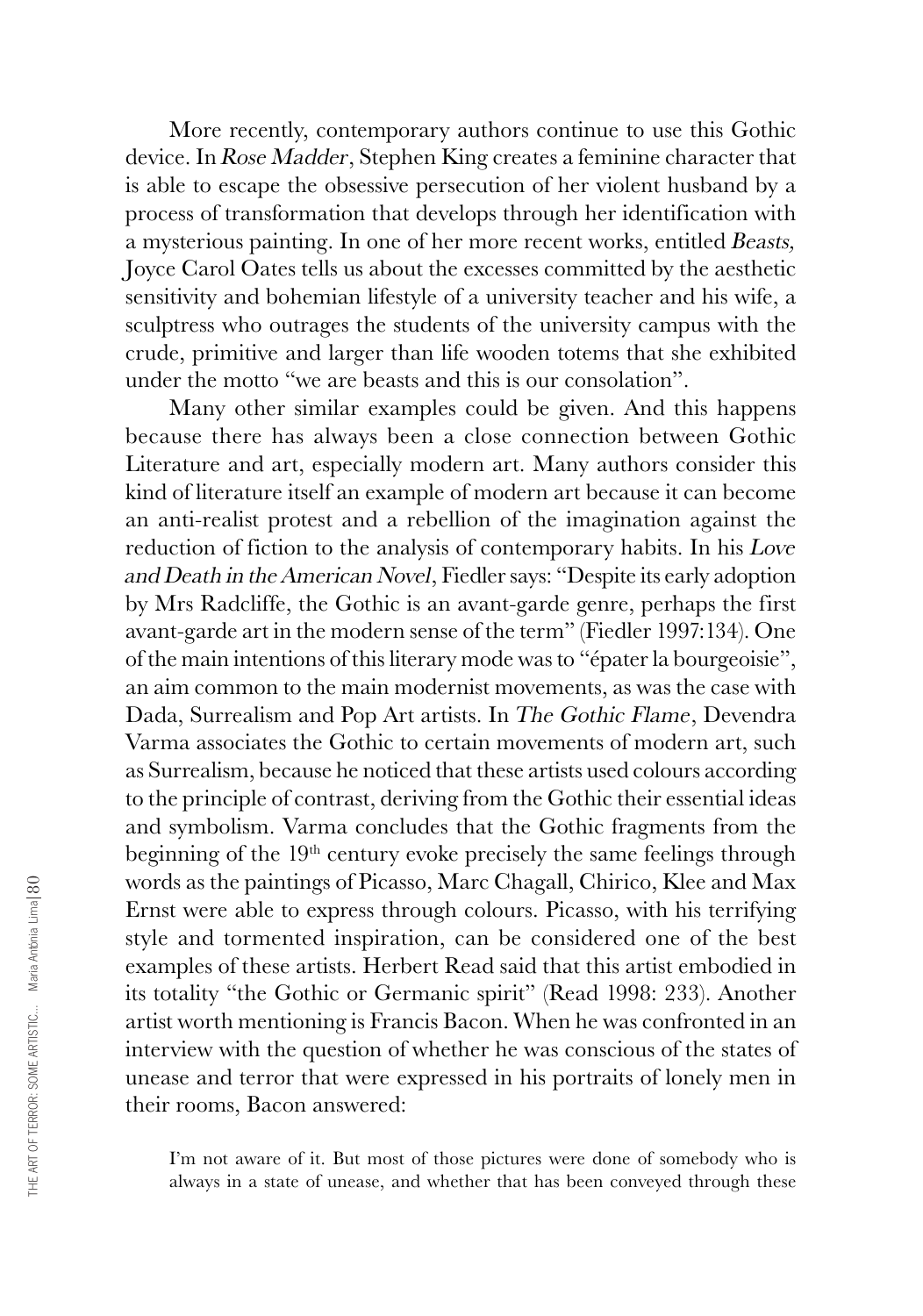pictures I don't know. But I suppose, in attempting to trap this image, that, as this man was very neurotic and almost hysterical, this may possibly have come across in the paintings. I've always hoped to put over things as directly and rawly as I possibly can, and perhaps, if a thing comes across directly, people feel that that is horrific. Because, if you say something very directly to somebody, they're sometimes offended, although it is a fact. Because people tend to be offended by facts, or what used to be called truth.

(Sylvester 1995: 48)

This intention of expressing with authenticity the dark but very real aspects of human existence has always led to a very close relation between certain works of art and Gothic literature. That's why Robert Bloch, the famous author of Psycho, once said that "horror is the removal of masks". This interest in representing what lies behind appearances had to develop a new aesthetic concept based not on what is beautiful, but on what is sublime. Horace Walpole, the author of The Castle of Otranto, deeply understood the spirit of this new aesthetics when, in Anecdotes of Painting, said that "One must have taste to be sensible of the beauties of Grecian architecture, one only wants passions to feel Gothic" (Varma 1987:16). This justifies Coleridge, when, in General Character of the Gothic Literature and Art, he also stated that while Greek art is beautiful Gothic art is sublime. The Gothic cathedral, whose spiritual power and creative energy projects the presence of man in the universe, is the best known example of this sublimity. We can say that while classical architecture expressed a kind of static beauty, Gothic expresses the power and energy of human emotions. That's why, in A Philosophical Enquiry into the Origin of our Ideas of the Sublime and the Beautiful, Edmund Burke said that whatever is terrible is sublime too. Les Fleurs du Mal by Baudelaire was another example of these new aesthetic principles according to which the idea of the Beautiful was in direct association with what was strange, bizarre, unexpected or even ugly. His definition of modern art can also be very useful to define Gothic fiction:

L'art moderne a une tendence essentiellement démoniaque. Et il semble que cette part infernale de l'homme, que l'homme prend plaisir à s'expliquer à lui-même, augmente journellement, comme si le diable s'amusait à la grossir par des procédés artificiels, à l'instar des engraisseurs, empâtant patiemment le genre humain dans ses basses-cours pour se préparer une nourriture plus succulente.

(Baudelaire 1980:339)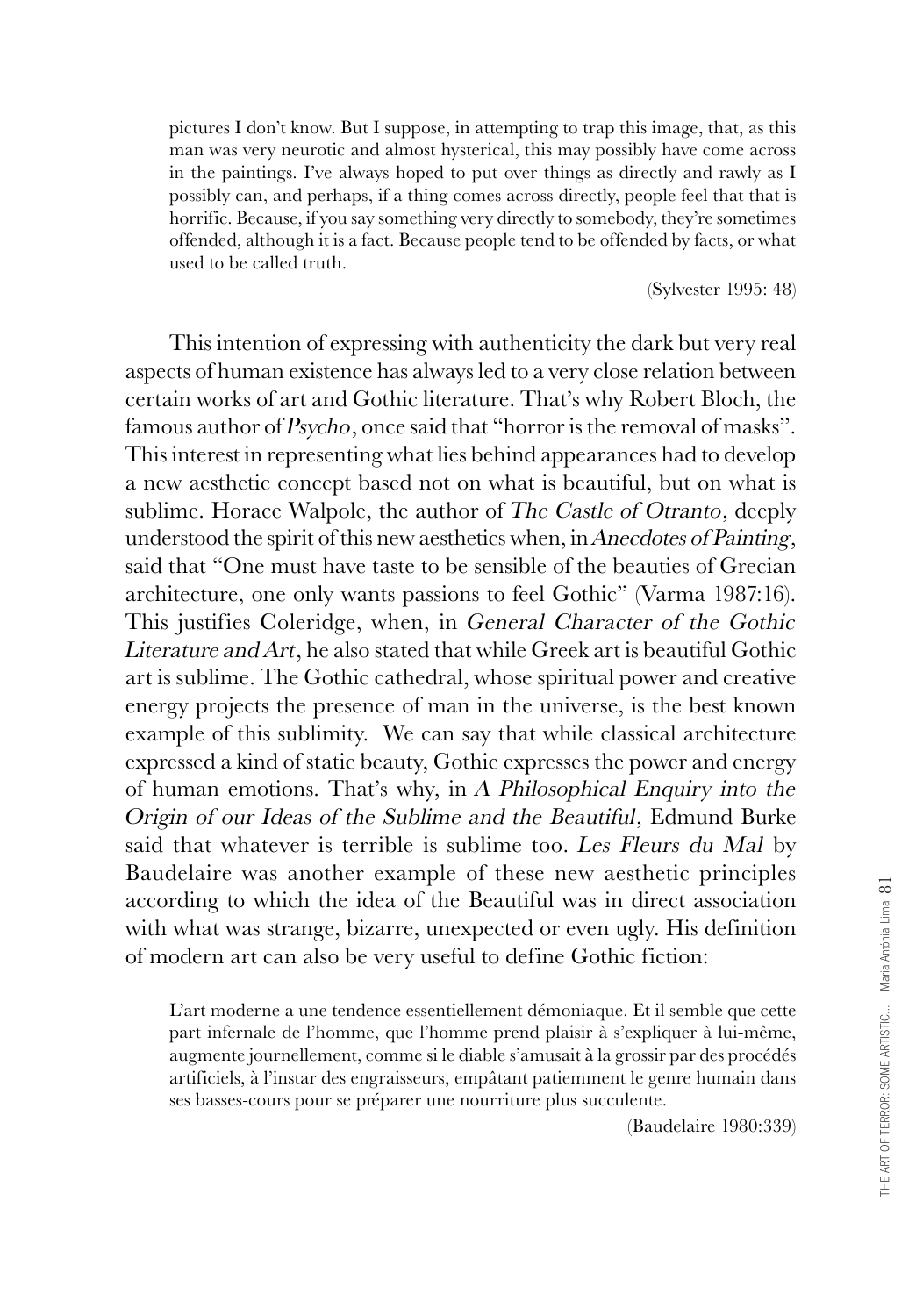This diabolic tendency, which draws the Horrid towards the Beautiful, turning it into one of its most essential elements, was explained by a certain attraction to the ugly aspects of life and by the desire to penetrate into the unknown. This free and paradoxical game between opposing aesthetic categories permitted a transgression that opened up the possibility for acceptance into the domain of art of something that had previously been forbidden, turning it into its true essence. Beauty and Poetry began to be extracted from what was repulsive and abject. This led Baudelaire to conclude:

C'est un des privileges prodigieux de l'Art que l'horrible, artistement exprimé, devienne beauté, et que la douleur rythmée et cadencée remplisse l'esprit d'un joie calme.

(Baudelaire 1980:504)

Pain and suffering became integral parts of desire, giving rise to what Baudelaire called "painful pleasure", an expression that constituted the basis of the "Esthétique du Mal", in part created by the influences of Edgar Allan Poe, who inspired the French poet in his main intention of "extraire la beauté du Mal" (Baudelaire 1980:131).

This concept of "terrible beauty" was also explored by Wolfgang Kayser in The Grotesque In Art and Literature, where the author noticed that by the word grottesco, the Renaissance understood not only something playfully gay and carelessly fantastic, but also something ominous and sinister that transcended the laws of symmetry and proportion, creating a world in which the realm of inanimate things was no longer separate from that of plants, animals, and human beings. This subversion of order and proportion that is present in the tendency to mix elements from different origins, leads to the creation of certain monstrous forms that became widely known through Picasso's paintings and Mary Shelley's Frankenstein. There are even a few titles of some of Picasso's works where we can find the same peculiar subjects that appear in Gothic fiction. This was because, in 1899, the Spanish artist was deeply pessimistic about political and social decadence, which led to works with titles evoking the presence of death, such as The Kiss of Death, Two Agonies, By Luisa's Grave, Priest Visiting a Dying Man, etc. Moreover there is a fantastic drawing entitled Christ blessing the Devil, which seems to present the question of whether, in Picasso's mind, the devil would be associated with his own spirit of rebellion and his provocative genius.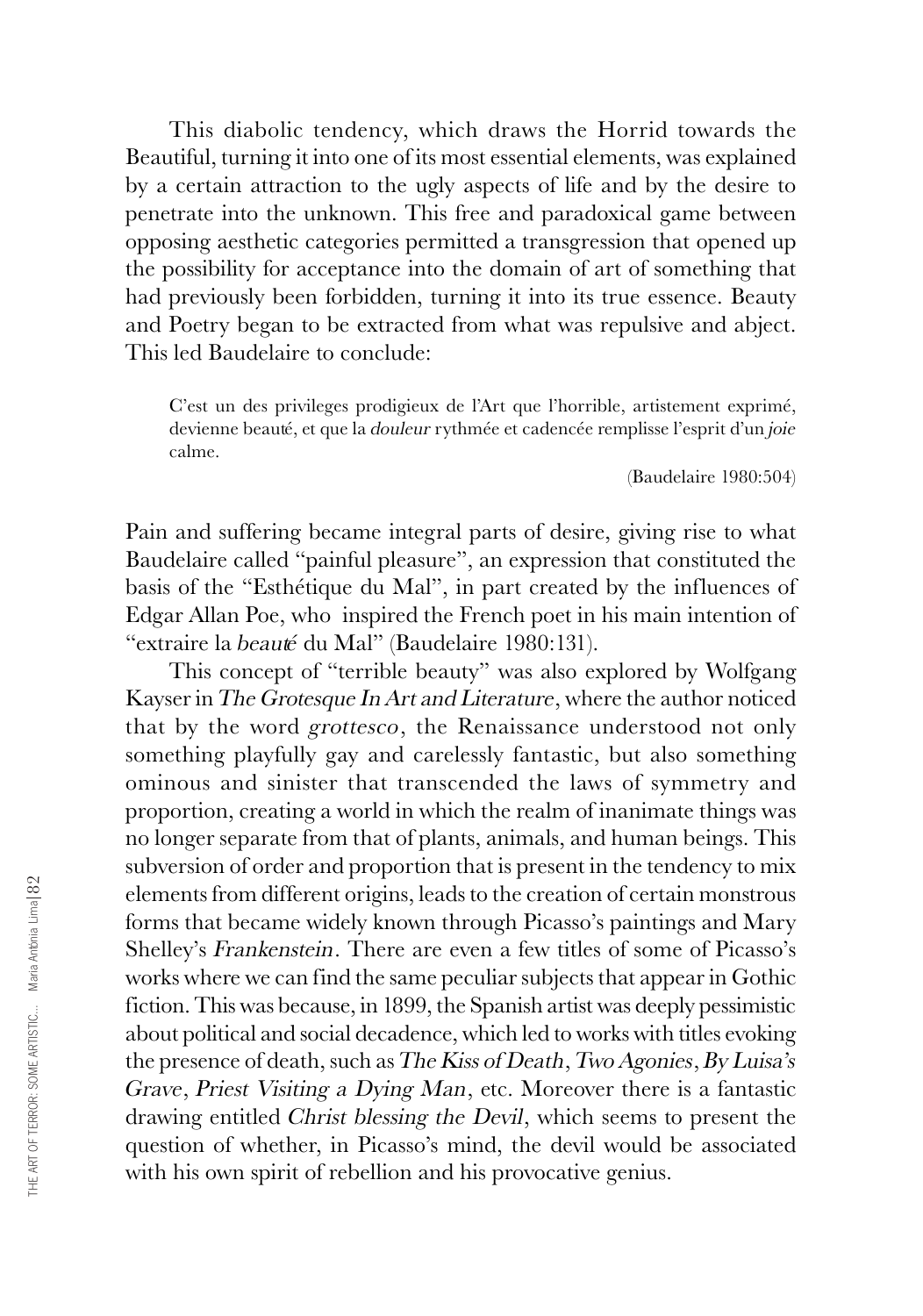This question is also very often raised in Gothic fiction, where the villain, through his independence, loneliness and rebellion, possesses many affinities with the artist; he not only seems to embody the images of Faust and Don Juan, but is also identified with Satan and Prometheus, two representatives of the lonely man that is the writer himself. We can say that the villain, the Gothic writer and the artist all suffer a common fate, condemned to follow an accursed destiny: they all have to defy the traditional values of a society where they live as outsiders, trying to show the dark side of its rules, even if this purpose forces them to show the dark side of their own creation processes. About this Fiedler concluded:

Dedicated to producing nausea, to transcending the limits of taste and endurance, the Gothic novelist is driven to seek more and more atrocious crimes to satisfy the hunger for 'too-much' on which he trades.

(Fiedler 1997:134)

That is why some famous Gothic characters such as Frankenstein, Ahab, Jekyll, Dracula or Moreau can be understood as being not only Faustian heroes, but also personifications of the artist. They are at the same time destroyers and creators, and it is this ambivalence and paradox that gives Gothic aesthetics its sublimity.

Since "The Birthmark" by Hawthorne, many stories have been written about the excesses of characters that have a common tendency to develop a heightened sense of aesthetic perfection. That's why, in these works of fiction, the central character is sometimes a psychopath, who is an allegory of the artist himself. We could mention, for instance, In the Mouth of Madness (1995), a film by John Carpenter, where a specialist of fantastic literature, Sutter Cane, is able to disturb the mental state of his readers by the power of writing, the power that every author such as Lovecraft or Stephen King also possesses, which is why they were the source of inspiration to create this evil writer. The same happens with the films by Wes Craven entitled Scream, where a group of teenagers become psychopathic killers through being unconditional admirers of terror movies, which they used as real crime manuals by copying scenarios, characters and plots extracted from the Gothic tradition of horror movies. If these examples reveal the interesting possibility of abolishing the boundaries between fact and fiction, on the other hand they criticise the excesses provoked by the horror aesthetics and its negative effects on the audience. They express the dangers of transforming fictional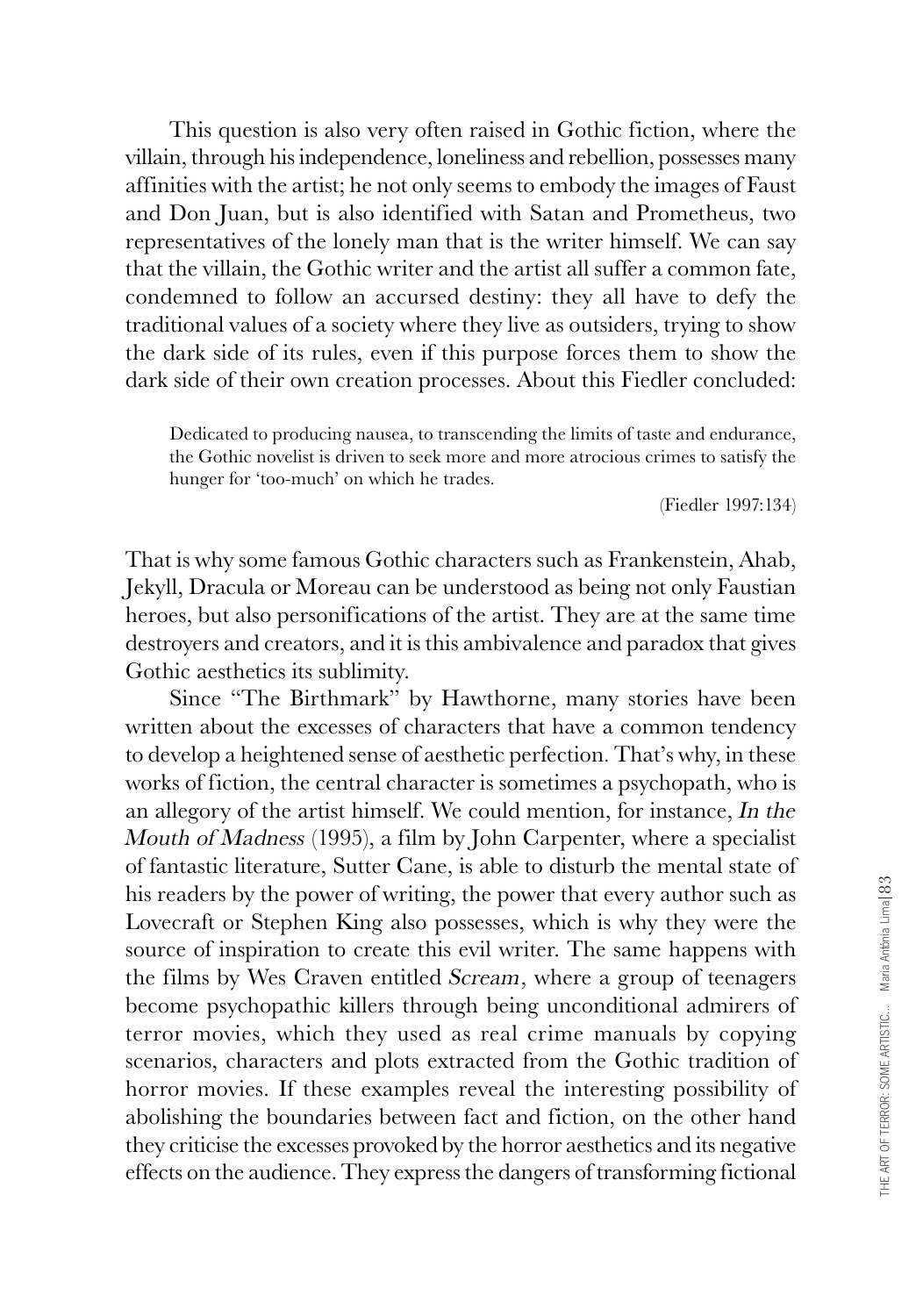terrors into real ones and the fact that art can exceed all its limits when it becomes itself an art of crime.

In Gothic Literature, it is common to compare the villain to an artist, a virtuoso in the art of murdering, similar to the one portrayed by Thomas De Quincey in "On Murder Considered as one of the Fine Arts" (1827). Sometimes, like in Clockwork Orange, the worst atrocities are committed as if they were a work of art, because they obey the same aesthetic feeling through which a poem, a painting or a musical composition are produced. It is common to find, in this literary mode, stories of murders committed by psychopaths intent on imitating violent crimes from the past, famous for the artistry involved in them. Taking their obsession to an extreme and transforming it into a real art, their copies recreate the original crimes in every detail, adjusting each object and recreating scenarios with exactly the same precision with which an artist learns how to imitate a master. Thus conceived, the criminal act is similar to the artistic act in its need to establish a dialogue with a tradition, to perfect techniques that will eventually allow certain effects to be achieved. The reference to William Blake in Red Dragon by Thomas Harris is a recent example of this very common practice in the literature of terror. As De Quincey remarks in his work,

People begin to see that something more goes to the composition of a fine murder than two blockheads to kill and be killed - a knife - a purse - and a dark lane. Design, gentlemen, grouping, light and shade, poetry, sentiment, are now deemed indispensable to attempts of this nature.

(De Quincey 1924:263)

In Harris' novel the so-called Tooth-Fairy is a serial killer that comes into the crime scene with the stylized movements of a dancer, so that he can watch himself later on as the central performer of the horrific homevideos he directs with an astonishing aesthetic distance, even in the most intimate moments. The pieces of glass he introduced in the eyes of his victims had the purpose of turning them into an audience that could watch his performance as if it was a work of art. His aesthetic pleasure reaches its climax whenever he watches William Blake's The Great Red Dragon and the Woman Clothed with the Sun. As we can read in the novel,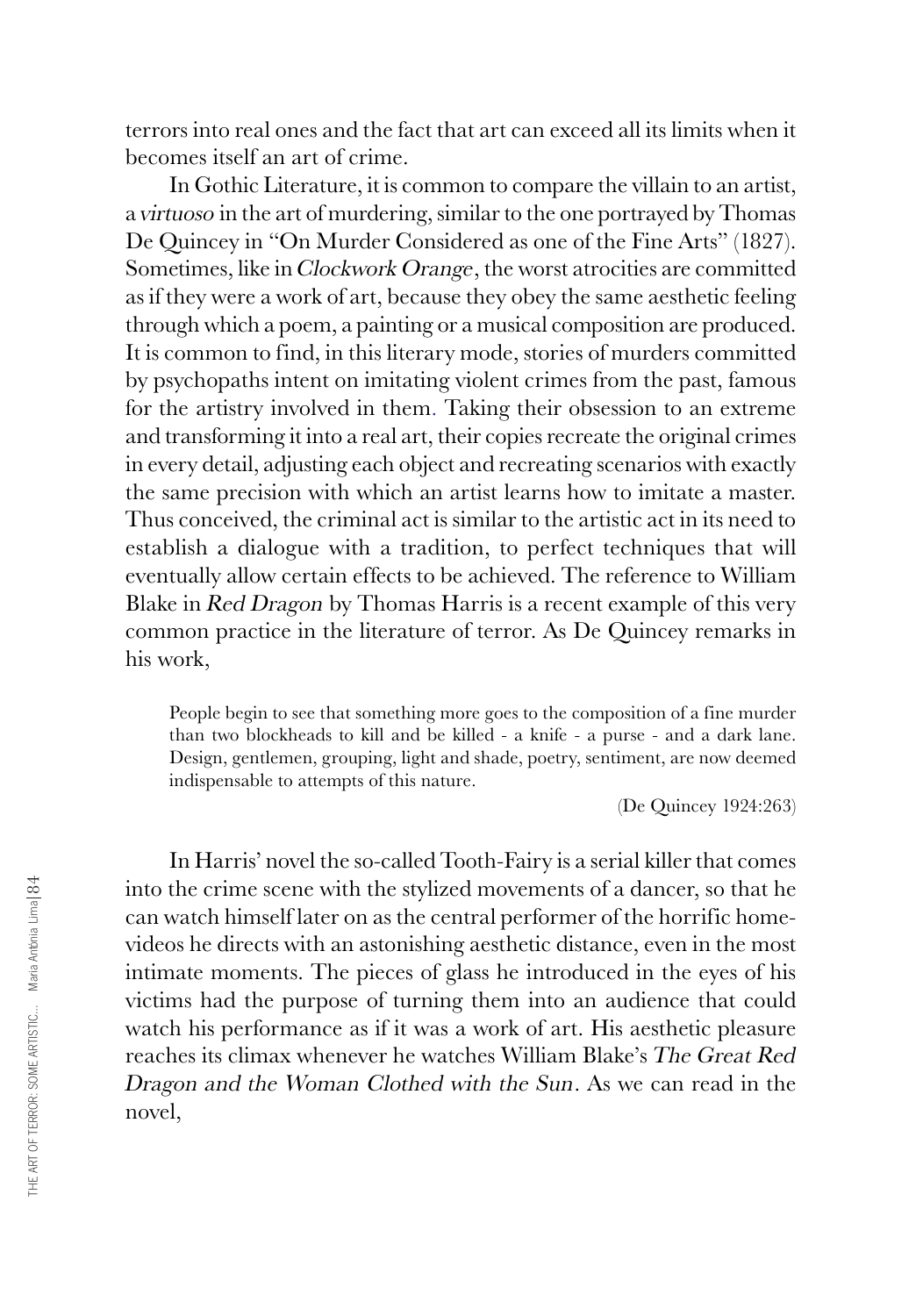the picture had stunned him at the first time he saw it. Never before had he seen anything that approached his graphic thought. He felt that Blake must have peeked in his ear and seen the Red Dragon.

(Harris 1993:87)

This happens because he wants to see his physical and psychological ugliness transformed by the Dragon's power. That's why he thinks that even after two hundred years, Blake's painting looks fresh and almost alive. He believes that, through this aesthetic experience, he is going to transform himself into a man-dragon. The belief in this process of metamorphosis and transcendence explains his highly planned crimes, because they would make him God. Creating a character that is at the same time an artist and a criminal, a sensitive man and a monster, very similar to the highly educated cannibal, the famous Dr.Lecter from The Silence of the Lambs, Harris created a divided personality that reminds us of many scenes from Psycho and Dr. Jekyll and Mr. Hyde. It is not by chance that this serial killer is called Dollarhyde. Concentrated in this character are all the dualities and ambiguities essential to the Gothic sublime. The very gifted F.B.I agent, Will Graham, is also contaminated by this ambiguity, because he possesses that artistic imagination that makes him able to assume the points of view of other people, even those that might scare him. If this is considered, in the novel, as a powerful gift, it is also a proof of human duplicity. This explains how art could be used with a double purpose. Graham's sensitiveness uses it to defend life; Dollarhyde's sick mind practises it to cause death. Through both characters, we become conscious of its powers of creation and destruction. This ambivalence also allows us to penetrate into what should be the true purpose of Gothic fiction as an art form.

In Violence in the Arts, John Fraser says that feelings of attraction and repulsion are involved whenever we deal with violence in arts, because some of the expressions of that violence help to develop consciousnesses and lead to intellectual clarity while others only create confusion. As an example of this ambivalence, Fraser comments on A Clockwork Orange by Kubrick, saying that this director touched upon ambiguities and ambivalences of feelings. Comparing himself to Nietzsche, Sade, Genet and Camus, this author concludes that the art produced by some intellectuals sometimes confirms the psychopathological vision of the criminals, especially in the cinema. About the identification of the American citizen with the figure of the psychopath, Fraser says: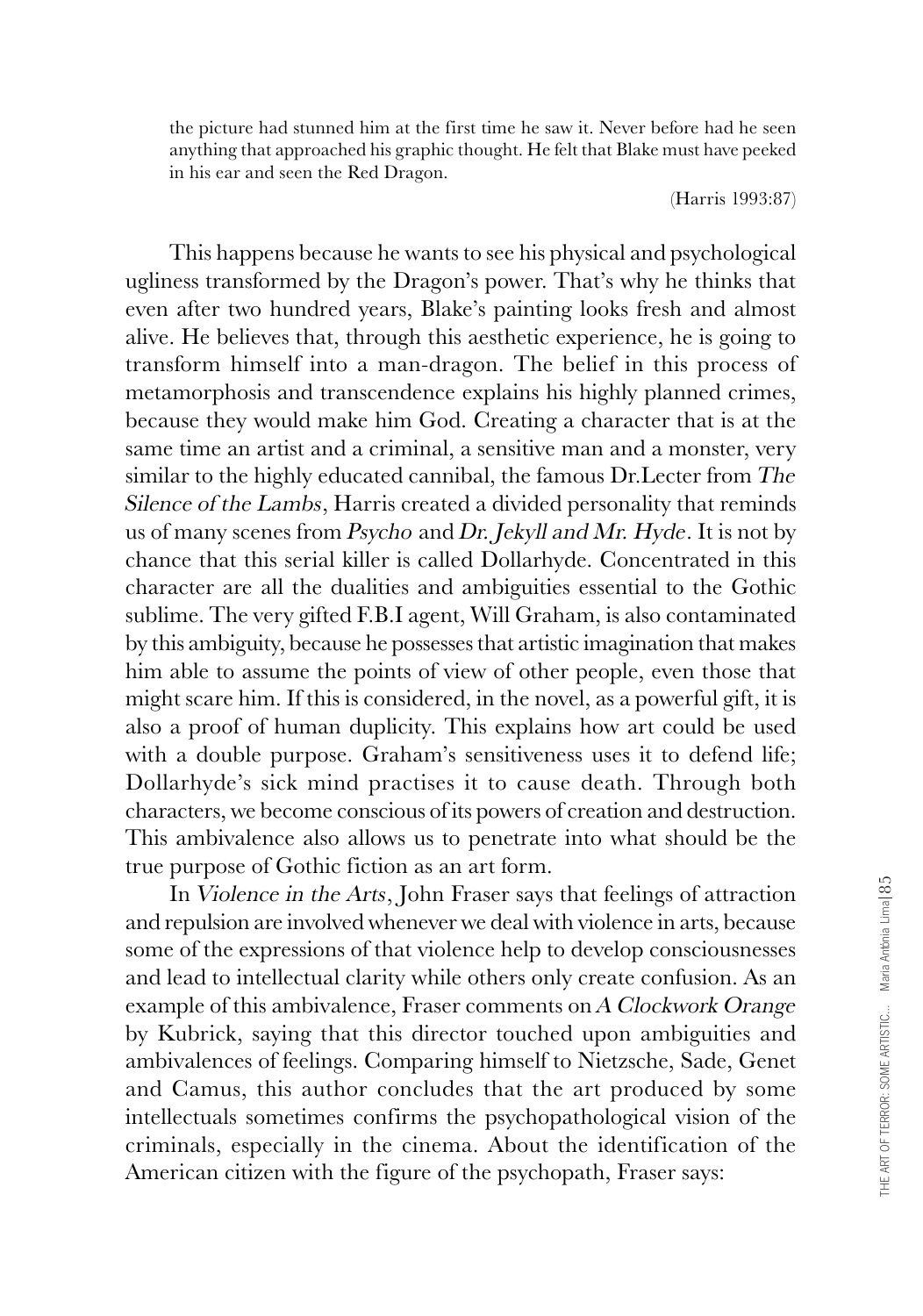In some ways this kind of tolerance towards criminals may be thought to be merely a continuation of the tradition that the Time reviewer referred to when he spoke of Americans' tendency to see gangsters as "individualistic resistance fighters against society''– the Robin Hood tradition, the Jesse James tradition, the Ned Kelly tradition. But what is new is a much greater self-projection than before into the figure of the psychopath or at least a certain kind of psychopath.

(Fraser 1974: 22)

According to this author, the artist who deals with violence in an honest and valid way is the one that confronts the public with real human nature and with his essential will of destruction. He should make them face what is unpleasant and sordid, the villainy and human brutality. That is the price of authenticity in art. This role of the artist will be very important in a society that is worried about hiding its focus on violence through an aesthetic surgery of its negative aspects, trying to eliminate the germs from the social tissue, so that it is completely unthinkable to talk about Evil. But this is something that Gothic fiction was never afraid of doing.

The Picture of Dorian Gray by Oscar Wilde is an example of that authenticity because it shows us the destructive consequences of extreme aestheticism. This novel can be said to represent the paradox of Wilde's aesthetics, which desired to be a model of life while at the same time remaining totally disconnected from it. The corrupting influence of art, so explored in the Gothic novels, is expressed by an excessive desire to have power over life, which transforms the creative force into something destructive, as happens in Frankenstein. More examples of this connection between art and crime can be given. There was in 1994 a rap artist living in New York who appealed to the separation between art and life to justify as "art" the criminal intentions of his performances. This art of terror was also executed by Albert Fish, an American serial-killer, who liked reading the Extraordinary Stories of Edgar Allan Poe, especially "The Pit and the Pendulum", perhaps to learn from this long horror narrative how to terrify his victims. This seems to explain how in Seven, the famous movie by David Fincher, a highly educated serial killer has sophisticated habits of reading, being inspired by The Canterbury Tales, The Divine Comedy, The Merchant of Venice, etc. The sentence "Long is the way that from hell leads to light" is quoted because the murderer extracted it from Paradise Lost by Milton to justify his terrible crimes. These evil actions are committed as if they were works that obey a very high sense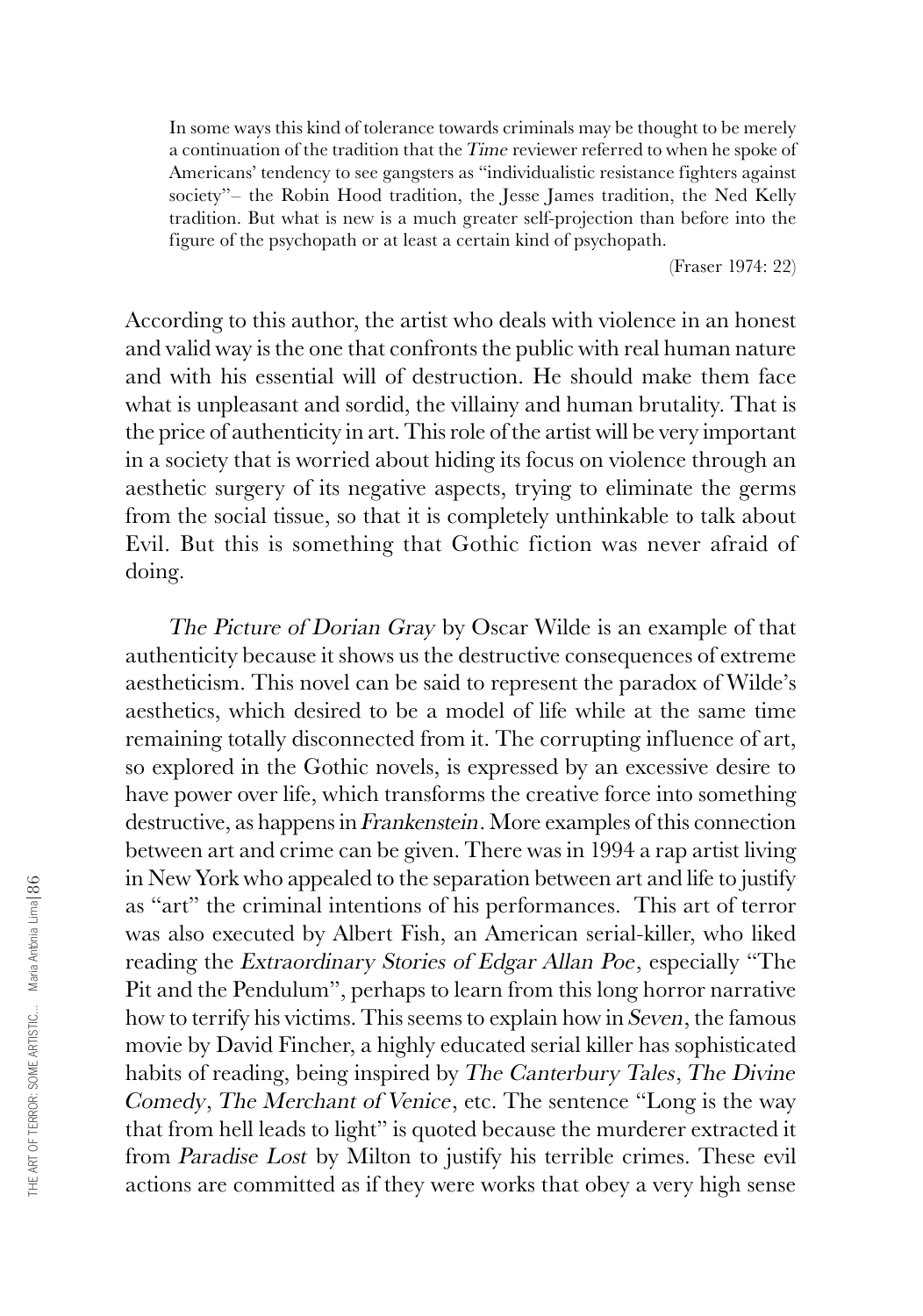of composition, from which is extracted an enormous aesthetic pleasure. Quoting De Quincey again, we may say that this is perhaps the ideal of every important crime, because, like Aeschylus's and Milton's art, it should ascend to the level of the sublime, developing a sense of taste according to which it should be appreciated. And there is nothing better than the contact with Literature, or with Art in general, to develop it. These similarities between criminals and artists led once Stephen King to conclude in an interview that he might very well have ended up working out his demons with a high-powered telescopic rifle instead of a word processor. This happens not only because human nature has an essential duality, but also because Gothic fiction is deeply paradoxical, being able to conciliate terrible horrors with great art. One of the most famous examples of all this is Hannibal Lecter, the famous serial killer created by Thomas Harris, who was not only a cannibal but also possessed sophisticated artistic tastes, as shown by his interest in the art of the Middle Ages and Renaissance, his knowledge of Dante's poetry and his musical taste for the Goldberg Variations. He was an artist, who decorated his cell with drawings of the Palazzo Vecchio and the Duomo in Florence, painted from memory. Like many other characters in Gothic fiction, he had to be profoundly gifted to create a true art of terror.

Universidade de Évora

## **References**

BAUDELAIRE, Charles (1980). Oeuvres Complètes [1857]. Paris: Robert Lafont.

BURKE, Edmund (1990). A Philosophical Enquiry into the Origin of our Ideas of the Sublime and the Beautiful [1757]. New York: Oxford University Press.

De QUINCEY, Thomas (1924). The Confessions of an English Opium-Eater and other Essays [1821]. London: Macmillan.

FIEDLER, Leslie (1997). Love and Death in the American Novel. Illinois: Dalkey Archive Press.

FRASER, John (1974). Violence in the Arts. London: Cambridge University Press.